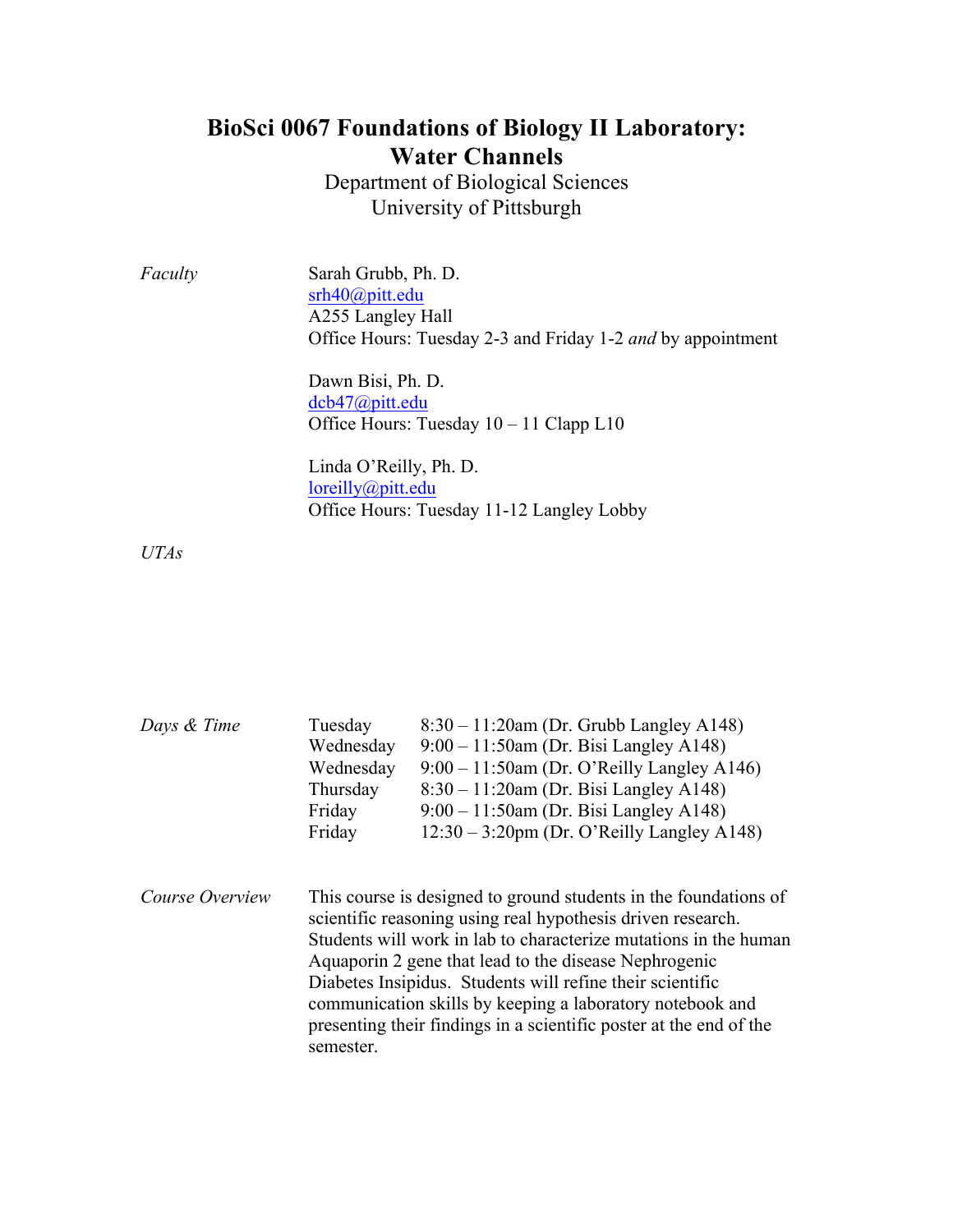| Textbook               | No textbook is required. The required readings are recently<br>published papers on the course topic. They will be available on<br>CourseWeb. Each week protocols will be posted on CourseWeb<br>and some will have listed additional suggested readings from the<br>web that you can read to learn more about the topics being<br>covered.                                                                                                                                                                                                                                                                                                          |  |  |
|------------------------|-----------------------------------------------------------------------------------------------------------------------------------------------------------------------------------------------------------------------------------------------------------------------------------------------------------------------------------------------------------------------------------------------------------------------------------------------------------------------------------------------------------------------------------------------------------------------------------------------------------------------------------------------------|--|--|
| <b>CourseWeb</b>       | Course materials and updates will be posted on Course Web. You<br>are expected to check regularly for notes, assignments,<br>announcements, and other material. Main communication with the<br>class will be via Course Web announcements and emails sent via<br>Courseweb.                                                                                                                                                                                                                                                                                                                                                                         |  |  |
| <b>Course Policies</b> | Attendance is mandatory and there will be no make-up labs.<br>You are required to be in lab every week. Any absence must be<br>properly excused by a doctor for an illness or a University official<br>for University business. A written excuse with acceptable<br>documentation must be submitted to the instructor within one week<br>of the missed class or it will not be accepted (ideally the instructor<br>will be notified before the absence). An unexcused missed lab will<br>result in your final grade being reduced by one letter grade.<br>Missing more than two labs for any reason may result in a failing<br>grade for the class. |  |  |
| <i>Objectives</i>      | At the end of the course, students will be able to:<br>Develop hypotheses based on observed experimental<br>٠<br>results, and design experiments to test these<br>hypotheses<br>Perform lab techniques to answer new biological<br>٠<br>questions<br>Present data/communicate in an appropriate scientific<br>٠<br>manner<br>Evaluate experimental results and draw logical<br>conclusions                                                                                                                                                                                                                                                          |  |  |
| Grading                | Final grades will be based on assignments, evaluation of your<br>laboratory notebook, the final poster and presentation of the poster,<br>participation and preparedness. Final grades will be determined by<br>the percentage of the total points you earn in the course. The<br>points distribution will be roughly one third of the points for lab<br>notebooks, one third for lab meeting and Journal Club type<br>assignments, and one third for poster related assignments.                                                                                                                                                                   |  |  |
|                        | $A+= 98-100\%$ , $A=93-97\%$ , $A=-90-92\%$ , $B=87-89\%$ , $B=83-86\%$ ,<br>B-=80-82%, C+=77-79%, C=73-76%, C-=70-72%, D+=67-69%,<br>D=63-66%, D-=60-62%, F=59% and below.                                                                                                                                                                                                                                                                                                                                                                                                                                                                         |  |  |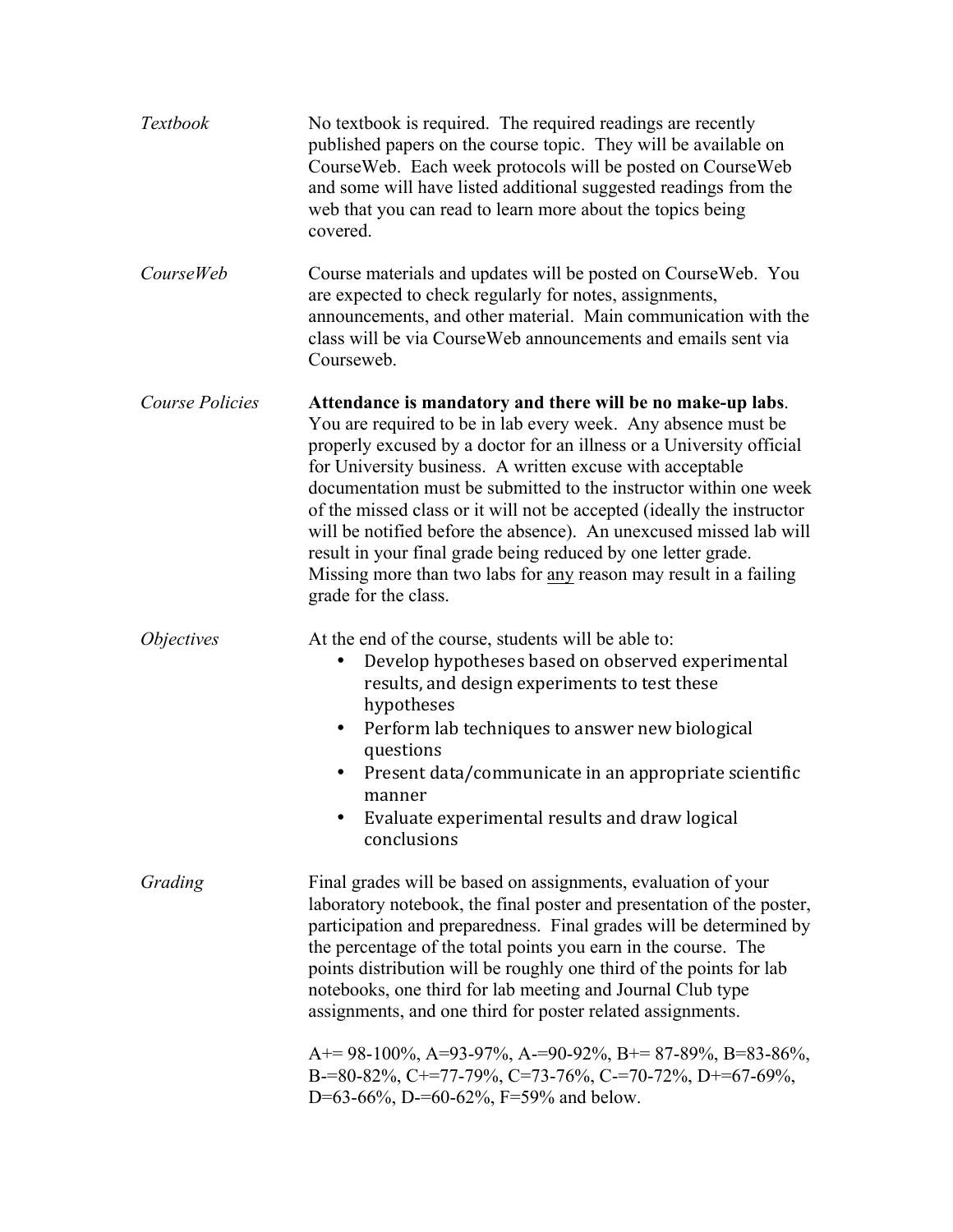- **Assignments** there will be assignments due throughout the term that will assess your overall understanding of the course objectives. Some may be given in class and some may be assigned as homework. These are written into the course schedule, but additional assignments may arise throughout the semester. Unless otherwise noted in the course schedule, all assignments are due at the beginning of class. Any assignment handed in late will be docked 10% and will not be accepted after two days late without special permission from the instructor.
- Lab Notebook Each student must use "Labarchives" the University of Pittsburgh's electronic notebook to record and analyze all of the data related to your project. A link will be emailed to you inviting you to join the notebook, which you can access with your University email. Documenting your work in the lab is an essential part of developing your skills as scientists. Before coming to lab you are expected to read through the protocol for the day and prepare your lab notebook according to the provided handout. At the beginning of the lab period the relevant sections of the **notebook must be complete**. While we strongly encourage scientific discussions with your peers, your assignments and analysis of experiments must be your own work.
- Final Poster Students will be working in groups throughout the semester to perform and analyze experiments. At the end of the semester, each group will assemble a scientific poster to be presented during the last week of class in our Research-based Foundations of Biology Lab Poster Symposium. The date and time of presentations will be announced in class and can be found in the course schedule.
- *Academic Integrity* Cheating/plagiarism will not be tolerated. Students suspected of violating the University of Pittsburgh Policy on Academic Integrity, from the February 1974 Senate Committee on Tenure and Academic Freedom reported to the Senate Council, will be required to participate in the outlined procedural process as initiated by the instructor. A minimum sanction of a zero score for the quiz or exam will be imposed.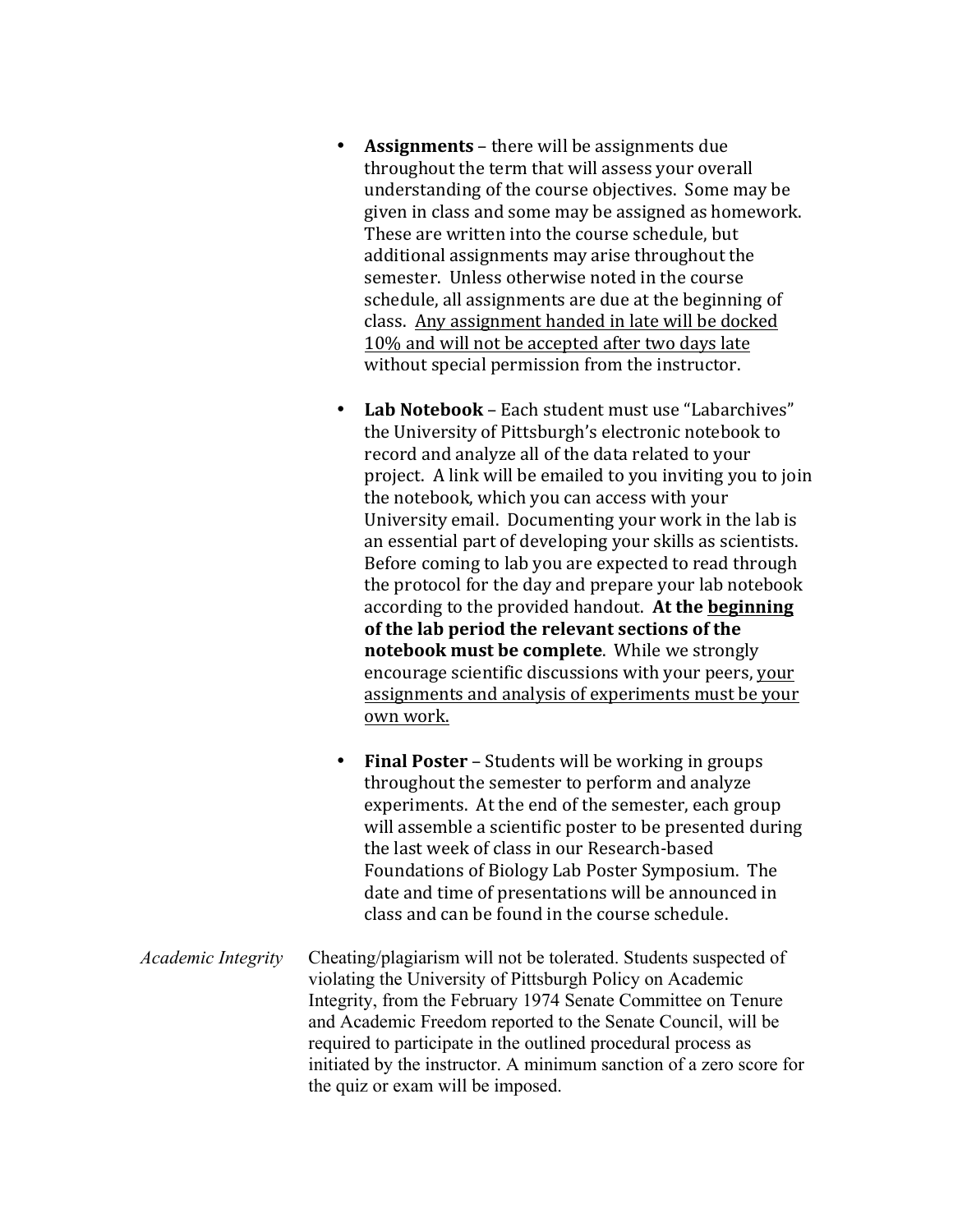- *Disability Resources* If you have a disability for which you are or may be requesting an accommodation, you are encouraged to contact both your instructor and the Office of Disability Resources and Services, 140 William Pitt Union, 412-648-7890/412-624-3346 (Fax), as early as possible in the term. Disability Resources and Services will verify your disability and determine reasonable accommodations for this course. For more information, visit www.studentaffairs.pitt.edu/drsabout.
- *Email Policy* Each student is issued a University e-mail address (username $@$ pitt.edu) upon admittance. This e-mail address may be used by the University for official communication with students. Students are expected to read e-mail sent to this account on a regular basis. Failure to read and react to University communications in a timely manner does not absolve the student from knowing and complying with the content of the communications. The University provides an e-mail forwarding service that allows students to read their e-mail via other service providers (e.g., Hotmail, AOL, Yahoo). Students that choose to forward their e-mail from their pitt.edu address to another address do so at their own risk. If e-mail is lost as a result of forwarding, it does not absolve the student from responding to official communications sent to their University e-mail address. To forward e-mail sent to your University account, go tohttp://accounts.pitt.edu, log into your account, click on Edit Forwarding Addresses, and follow the instructions on the page. Be sure to log out of your account when you have finished. (For the full E-mail Communication Policy, go to www.bc.pitt.edu/policies/policy/09/09-10-01.html.) *Office Hours* The posting of office hours on the office door is University policy, and the responsibility of the faculty member as a courtesy and convenience to students. (Source:www.pitt.edu/~provost/ch3\_off\_hrs.htm). Most administrative offices are open from 8:30 a.m. to 5:00 p.m., Monday through Friday. A few offices, such as the College of General Studies, have extended hours. In addition, according to the Academic Integrity Guidelines, under I. Faculty Obligations, Point 2, faculty are "To be available at reasonable times for appointments with students, and to keep such appointments."

(Source:www.as.pitt.edu/faculty/policy/integrity.html)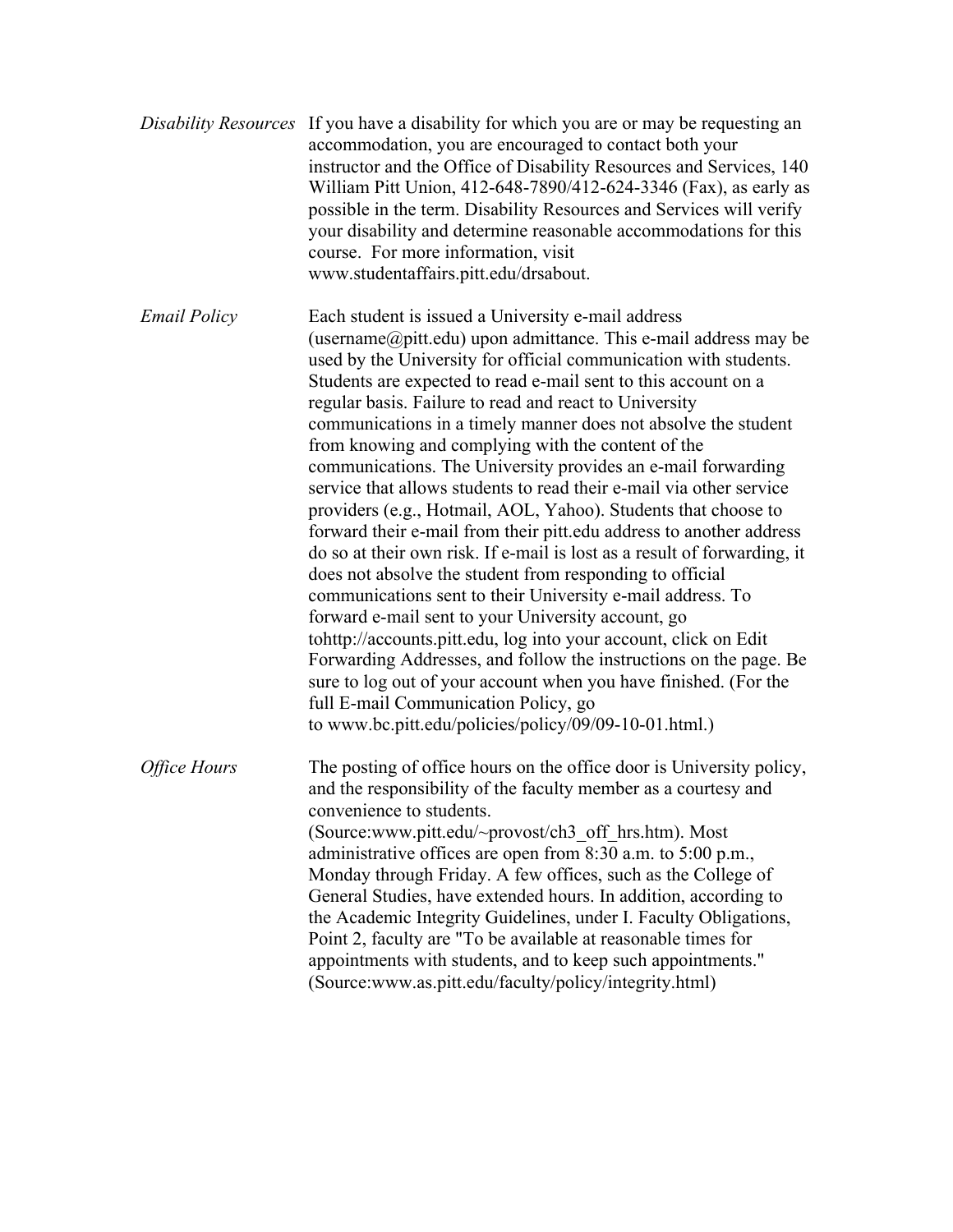## Anticipated Course Schedule:

Due to the nature of the research, the schedule may change throughout the semester based on the results of our experiments.  $\mathbf{r}$ 

| <b>Week</b><br>of: | <b>Lab Discussions</b>                                                                                                                                 | LAB TECHNIQUES/<br><b>EXPERIMENTS - Prepare</b><br>your notebooks<br>accordingly                                                                             | <b>Homework - DUE at the</b><br>start of Lab                                                                     |
|--------------------|--------------------------------------------------------------------------------------------------------------------------------------------------------|--------------------------------------------------------------------------------------------------------------------------------------------------------------|------------------------------------------------------------------------------------------------------------------|
| 9-Jan              | Introduction to the Course                                                                                                                             | DNA gel electrophoresis                                                                                                                                      | Due at the end of class -<br>Notebook entry Introduction<br>to the Project                                       |
| $16$ -Jan          | Do we have the correct<br>aquaporin DNA to put into<br>yeast cells?<br>Journal Club #1                                                                 | Restriction Digests to check<br>DNA and gel electrophoresis                                                                                                  | Prepare Notebook<br>Prepare for Journal Club #1                                                                  |
| $23$ -Jan          | Discuss results of Digest<br>How do we put foreign<br>DNA into a different<br>organism<br>Lab Meeting #1                                               | <b>Yeast Transformations of</b><br>AQP2 into $pdf5\Delta$ or $pep4\Delta +$<br>BY4742<br>Computationally predicting<br>Transmembrane domains in a<br>protein | Prepare Notebook<br><b>Results Fig and Analysis -</b><br><b>Restriction Digest</b><br>Prepare for Lab Meeting #1 |
| 30-Jan             | How do you determine if a<br>protein is stable or is being<br>degraded in the cell?<br>Which pathway is degrading<br>AQP2?<br>Aspects of a Good Poster | Cycloheximide Chase                                                                                                                                          | Prepare Notebook<br>View Posters in the Building                                                                 |
| 6-Feb              | <b>Western Blotting</b><br><b>Review Poster Introductions</b>                                                                                          | Cell Extracts, SDS-PAGE,<br>Transfer                                                                                                                         | Prepare Notebook<br><b>Introduction for Poster</b>                                                               |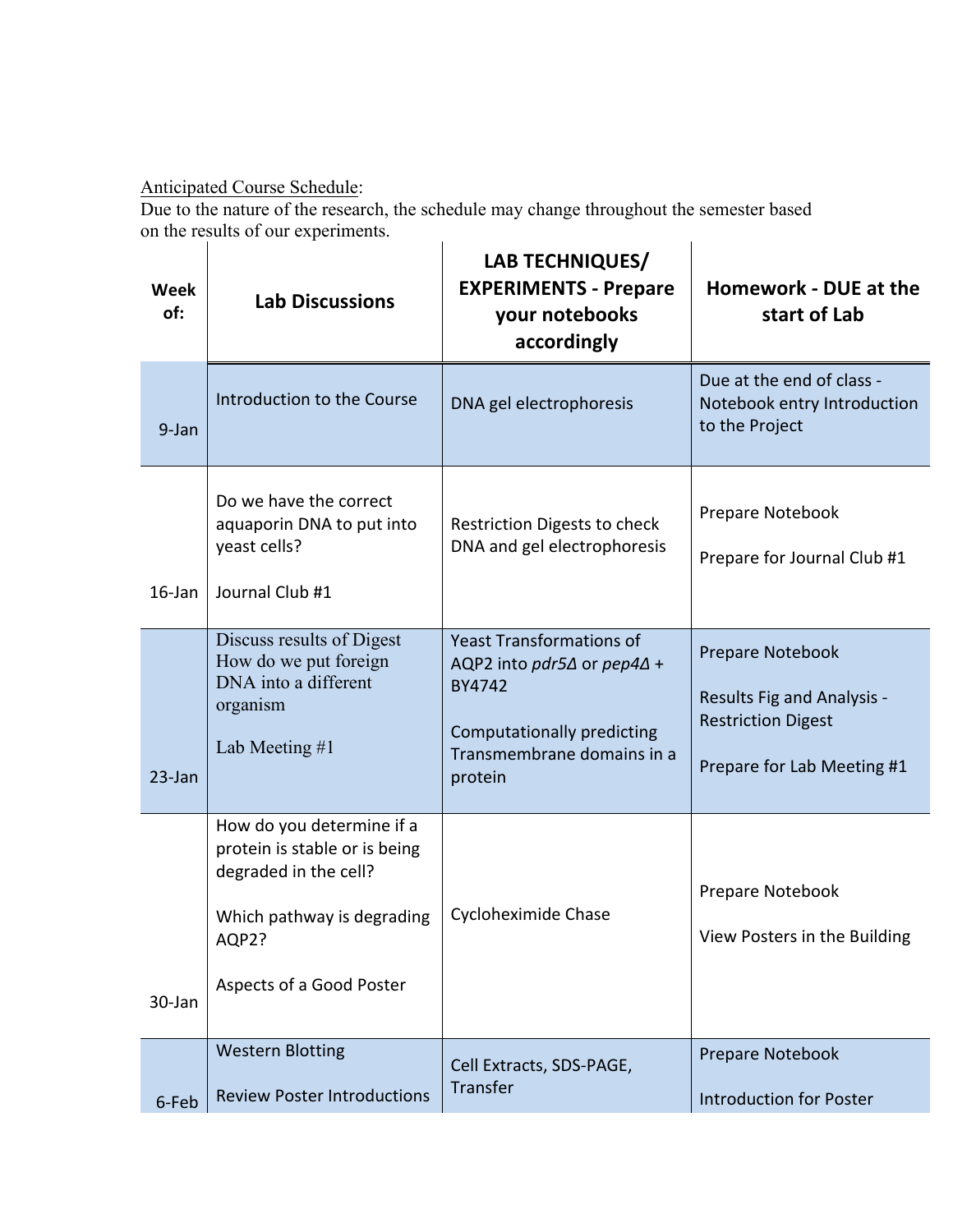| $13 -$<br>Feb | Antibodies and<br>Chemiluminescence<br>Using Image J to Quantify<br>Chase Data<br>Journal Club #2                                                             | Develop Western Blots<br><b>Quantify and Graph Results</b>                                                    | Prepare Notebook<br>Journal Club #2                                                                                                           |
|---------------|---------------------------------------------------------------------------------------------------------------------------------------------------------------|---------------------------------------------------------------------------------------------------------------|-----------------------------------------------------------------------------------------------------------------------------------------------|
| $20 -$<br>Feb | Where are the aquaporin<br>mutants localized within the<br>cell?<br><b>Computational Modeling</b>                                                             | <b>Yeast Transformations of</b><br>AQP2 into BY4742<br><b>Computational Modeling of</b><br><b>Mutant AQP2</b> | Prepare Notebook<br>Results Fig. and Analysis -<br><b>Cycloheximide Chase</b>                                                                 |
| $27 -$<br>Feb | Using density gradient<br>centrifugation to determine<br>localization of a protein in a<br>cell                                                               | Lyse cells, Pour and Run<br><b>Sucrose Gradients</b>                                                          | Prepare Notebook<br>Results Fig and Analysis -<br><b>Computational Model of</b><br>Mutant AQP2                                                |
|               |                                                                                                                                                               |                                                                                                               |                                                                                                                                               |
| 6-Mar         | <b>SPRING BREAK</b>                                                                                                                                           | <b>SPRING BREAK</b>                                                                                           | <b>SPRING BREAK</b>                                                                                                                           |
| $13 -$<br>Mar | Resident proteins as markers<br>for specific organelles<br><b>Guest Visit from a</b><br><b>Research Lab</b><br>Lab Meeting #2<br>Discuss good figures for the | <b>SDS-PAGE and Transfer</b>                                                                                  | Prepare Notebook<br>Set Up Your One Slide<br><b>PowerPoint Presentation for</b><br>your Poster - outline layout<br>Prepare for Lab Meeting #2 |